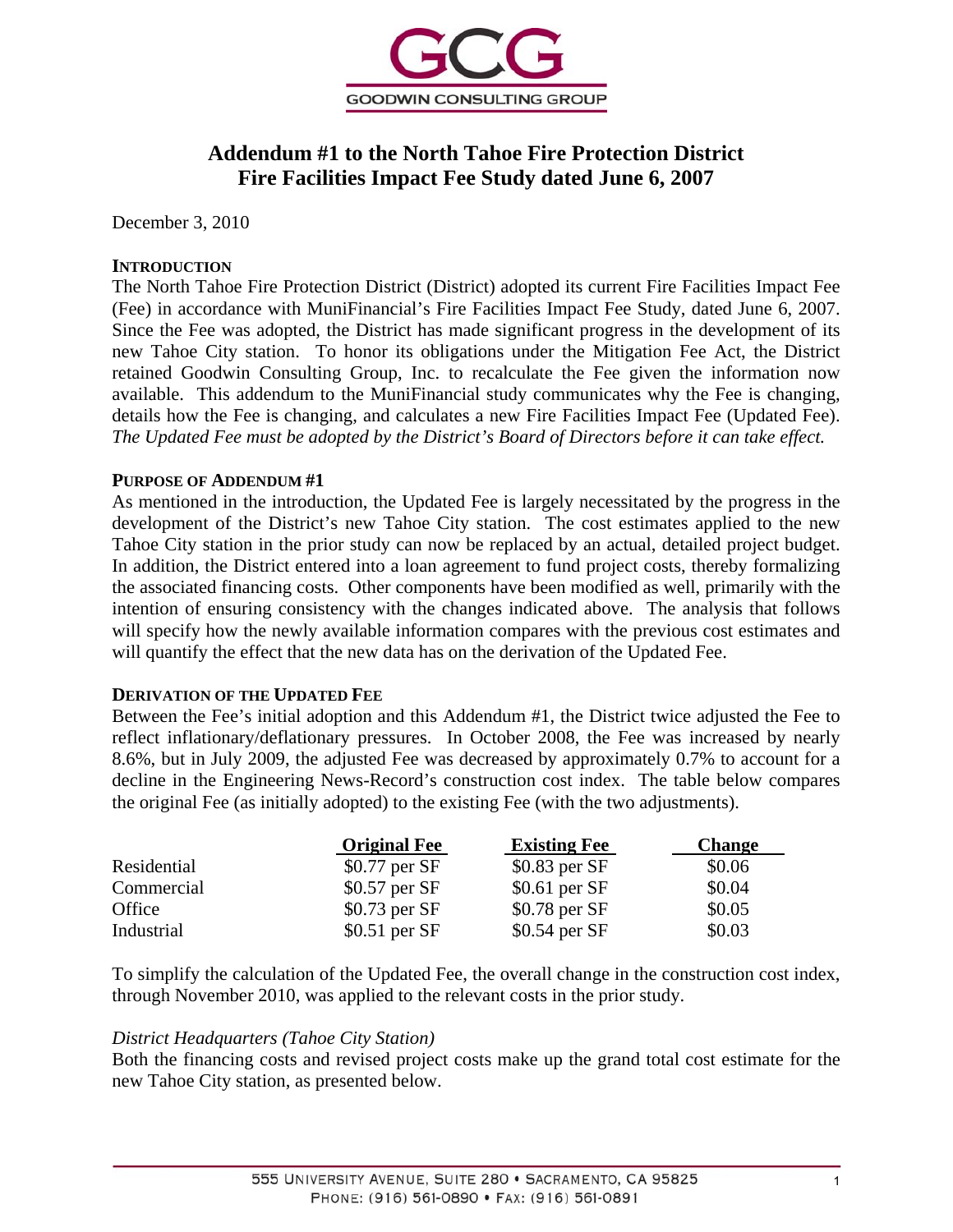#### **District Headquarters – Cost Estimates**

| <b>Building Construction and Site Preparation</b> | \$                       | 5,973,000  |
|---------------------------------------------------|--------------------------|------------|
| Furnishings, Fixtures, and Equipment – General    | \$                       | 295,852    |
| Furnishings, Fixtures, and Equipment – Radio      | \$                       | 57,000     |
| Furnishings, Fixtures, and Equipment – Data       | \$                       | 49,394     |
| Furnishings, Fixtures, and Equipment – Phone      | \$                       | 18,865     |
| Architect – Basic Services                        | \$                       | 1,132,380  |
| <b>Architect – Additional Services</b>            | \$                       | 250,000    |
| Civil Engineering – Regulatory and Permitting     | \$                       | 105,325    |
| Civil Engineering - Additional Services           | \$                       | 46,223     |
| Civil Engineering – Construction Staking          | \$                       | 25,000     |
| Other Consulting - Project Management             | \$                       | 120,000    |
| Other Consulting – Construction Management        | \$                       | 425,000    |
| Other Consulting – Inspection                     | \$                       | 100,000    |
| Other Consulting – Legal                          | \$                       | 80,000     |
| <b>Agency Fees</b>                                | \$                       | 220,000    |
| <b>EOC</b> Equipment                              | \$                       | 40,000     |
| <b>Tree Mitigation</b>                            | \$                       | 30,000     |
| <b>Wetland Mitigation</b>                         | \$                       | 25,000     |
| Dump Site Fencing                                 | \$                       | 5,000      |
| <b>Golf Netting</b>                               | $\frac{\$}{\$}$          | 10,000     |
| Subtotal                                          |                          | 9,008,039  |
| Contingency (10%)                                 | \$                       | 900,804    |
| <b>TRPA Land Coverage</b>                         | \$<br>\$                 | 494,000    |
| <b>Total before Financing Costs</b>               |                          | 10,402,843 |
| Financing Costs [Refer to Appendix A for detail]  | $\overline{\mathcal{L}}$ | 597,256    |
| <b>Grand Total</b>                                | \$                       | 11,000,099 |

In the prior study, the new Tahoe City station was assumed to cost \$10,423,600, which included site work and soft costs amounting to \$3,053,200. The prior study also earmarked \$1,200,000 for associated equipment and apparatus. In order to clarify what the \$1.2 million will fund, the *New Tahoe City Station Equipment and Apparatus* line item was changed to "Ladder Truck."

The prior study also assumed that Stations 52 (Kings Beach), 53 (Homewood), 54 (Dollar Point), and 55 (Carnelian Bay) would require expansion-related costs of approximately \$1.4 million. The District now believes, however, that the Kings Beach, Dollar Point, and Carnelian Bay stations can adequately serve the incremental development expected in those areas.

Since the Fee was adopted, the District also commissioned a study to look at the needs of the Homewood station. With the possibility of substantial development in the Homewood area, the existing station's 2,310 square feet will need to increase. Due to the station's construction type, however, modular expansion is impractical because the existing station does not meet current seismic requirements. Space for a new station has been estimated at 7,165 square feet, which yields a total cost of \$3,886,600 before demolition costs. To arrive at this estimate, the same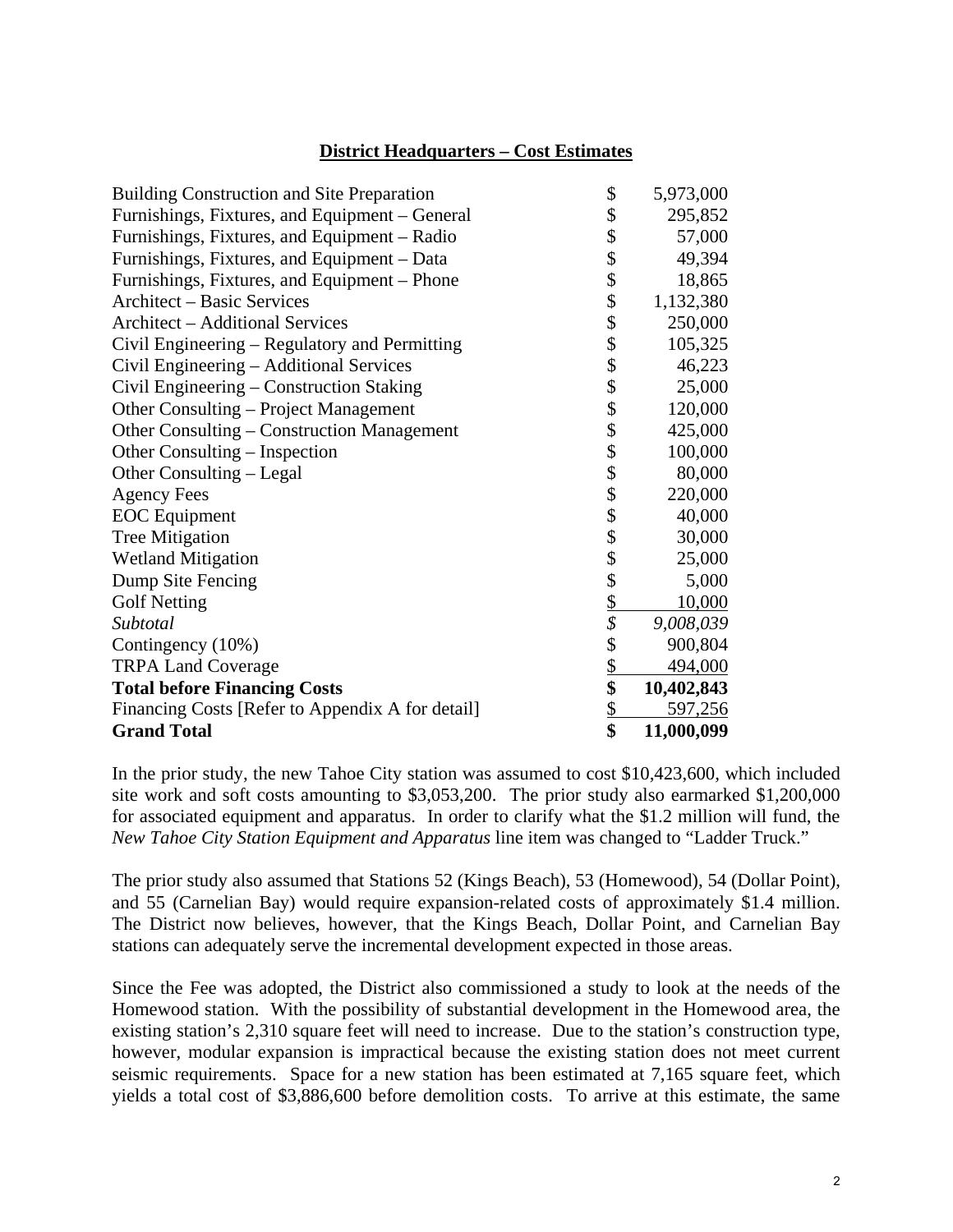square footage factor from the new Tahoe City station  $(\$11,000,099 \div 20,279$  sq. ft. = \$542.44) was applied. Adding demolition costs of \$40,000, the new Homewood station is expected to cost \$3,926,600.

The net effect of these adjustments is that the Updated Fee allocates \$3,332,100 more in mitigation costs to the benefitting residents and workers. Tables 7, 8, and 11 from the prior study are recreated below, identifying the revised numbers and, ultimately, the Updated Fee.

| <b>Table 7 (Prior Study)</b>             |               |             |               | <b>Updated Fee</b> |
|------------------------------------------|---------------|-------------|---------------|--------------------|
| <b>New Tahoe City Station</b>            | \$            | 10,423,600  | $\mathcal{S}$ | 11,000,099         |
| <b>Fire Station Expansions</b>           |               |             |               |                    |
| Station 52                               | \$            | 175,000     | $\mathcal{S}$ | 0                  |
| Station 53                               |               | 1,054,000   |               | 3,926,600          |
| Station 54                               |               | 120,000     |               | $\theta$           |
| Station 55                               |               | 98,200      |               | $\overline{0}$     |
| Subtotal                                 | \$            | 1,447,200   | $\mathcal{S}$ | 3,926,600          |
| Vehicles & Equipment                     |               |             |               |                    |
| New Tahoe City Station Equip & Apparatus | \$            | 1,200,000   | \$            | 0                  |
| P-25 Compliant Communications System     |               | 600,000     |               | 676,200            |
| <b>Ladder Truck</b>                      |               |             |               | 1,400,000          |
| Subtotal                                 | \$            | 1,800,000   | $\mathcal{S}$ | 2,076,200          |
| <b>Subtotal New Facilities</b>           | \$            | 13,670,800  | \$            | 17,002,900         |
| <b>Table 8 (Prior Study)</b>             |               |             |               | <b>Updated Fee</b> |
| <b>Existing Fire Facilities</b>          | \$            | 13,833,300  | \$            | 15,590,800         |
| Less Tahoe City Station (to be replaced) |               | (1,982,000) |               | (2, 233, 800)      |
| Less Homewood Station (to be replaced)   |               |             |               | (1,493,300)        |
| <b>Planned Fire Facilities</b>           |               | 13,670,800  |               | 17,002,900         |
| <b>Total Fire Facilities</b>             | $\mathcal{S}$ | 25,522,100  | $\mathcal{S}$ | 28,866,600         |
| Projected 2030 Service Population        |               | 26,200      |               | 26,200             |
| <b>Facility Standard per Capita</b>      | \$            | 974         | \$            | 1,102              |
| Cost per Resident                        | \$            | 974         | \$            | 1,102              |
| Cost per Worker <sup>1</sup>             | \$            | 234         | \$            | 264                |

<sup>1</sup> Worker weighting factor of 0.24 applied to cost per resident.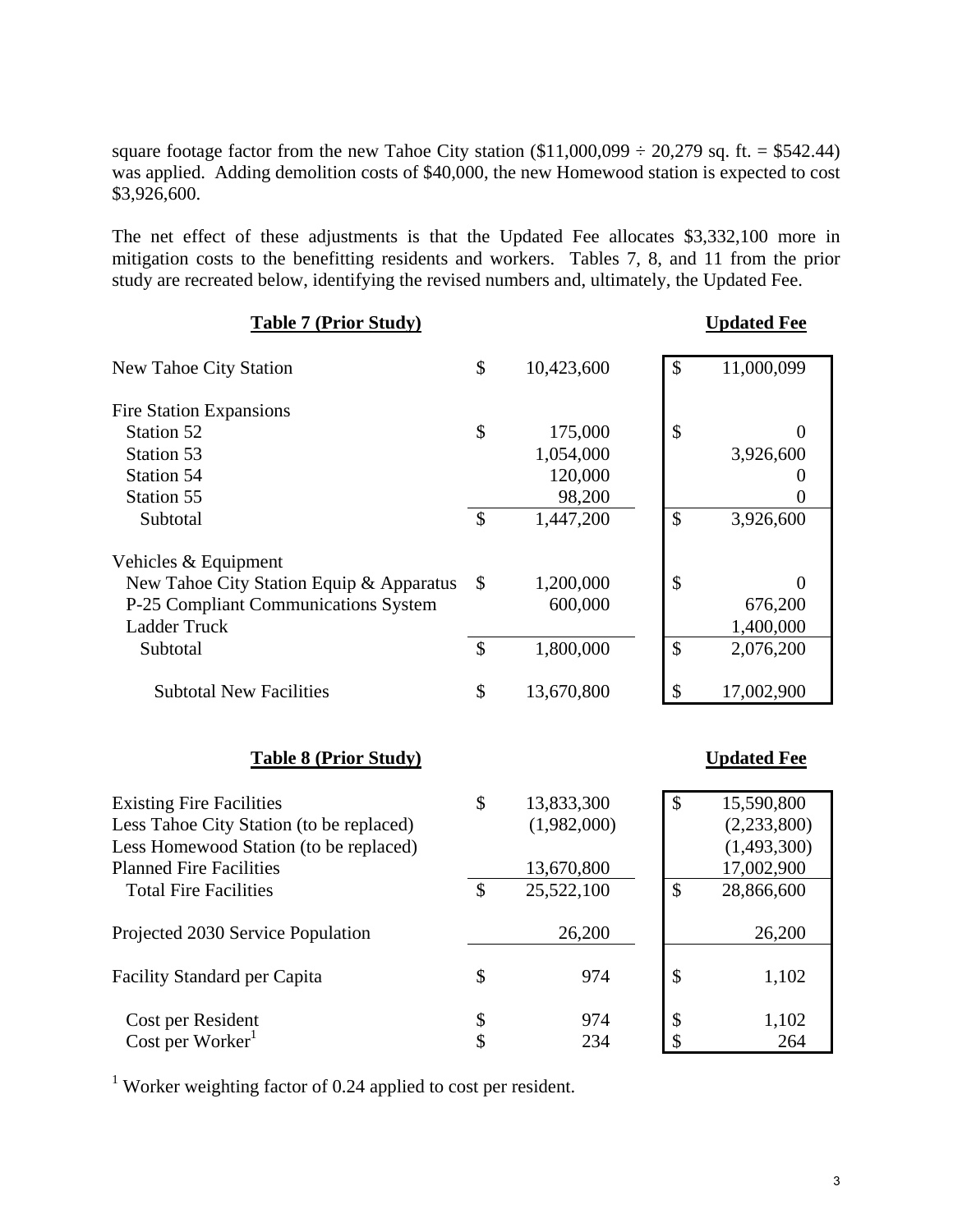# **Table 11 (Prior Study)**

|                                                             |                | A                  | B                    |                | $C = AxB$                     |                           | $D=0.02xC$                 |                | $E=C+D$                        |                | $F=E/1,700$<br>$F=E/1,000$ |
|-------------------------------------------------------------|----------------|--------------------|----------------------|----------------|-------------------------------|---------------------------|----------------------------|----------------|--------------------------------|----------------|----------------------------|
| <b>Land Use</b>                                             |                | Cost per<br>Capita | Density <sup>1</sup> |                | Cost per<br>DU or<br>1,000 SF |                           | Admin.<br>$\text{Costs}^2$ |                | <b>Total</b><br>$\text{Fe}e^3$ |                | Fee per<br>$SF^4$          |
| Residential                                                 | \$             | 974                | 1.32                 | \$             | 1,288                         | \$                        | 26                         | \$             | 1,313                          | \$             | 0.77                       |
| <i>Nonresidential</i><br>Commercial<br>Office<br>Industrial | \$<br>\$<br>\$ | 234<br>234<br>234  | 2.40<br>3.05<br>2.13 | \$<br>\$<br>\$ | 562<br>714<br>498             | \$<br>\$<br>$\mathcal{S}$ | 11<br>14<br>10             | \$<br>\$<br>\$ | 573<br>728<br>508              | \$<br>\$<br>\$ | 0.57<br>0.73<br>0.51       |

<sup>1</sup> Persons per dwelling unit for residential land uses and employees per 1,000 square feet for nonresidential land uses. Densities include adjustment for vacancy.

 $2$  Estimated at two percent of the total fee for district costs such as fee studies, collection, accounting, and annual reporting required by Calif. Govt. Code Section 66000 et seq.

<sup>3</sup> Per residential dwelling unit or per 1,000 square feet of nonresidential construction.

<sup>4</sup> Based on average size of 1,700 square feet for new units in unincorporated Placer County.

#### **Table 11 (Updated Fee)**

|                                                             |                | A                  | B                    |                | $C = AxB$                     |                | $D=0.02xC$                 |                | $E=C+D$                                          |                | $F=E/1,700$<br>$F=E/1,000$                   |
|-------------------------------------------------------------|----------------|--------------------|----------------------|----------------|-------------------------------|----------------|----------------------------|----------------|--------------------------------------------------|----------------|----------------------------------------------|
| <b>Land Use</b>                                             |                | Cost per<br>Capita | Density <sup>1</sup> |                | Cost per<br>DU or<br>1,000 SF |                | Admin.<br>$\text{Costs}^2$ |                | <b>Total</b><br><b>Updated</b><br>$\text{Fe}e^3$ |                | <b>Updated</b><br>Fee per<br>SF <sup>4</sup> |
| Residential                                                 | \$             | 1,102              | 1.32                 | \$             | 1,454                         | \$             | 29                         | \$             | 1,483                                            | \$             | 0.87                                         |
| <i>Nonresidential</i><br>Commercial<br>Office<br>Industrial | \$<br>\$<br>\$ | 264<br>264<br>264  | 2.40<br>3.05<br>2.13 | \$<br>\$<br>\$ | 635<br>807<br>563             | \$<br>\$<br>\$ | 13<br>16<br>11             | \$<br>\$<br>\$ | 647<br>823<br>574                                | \$<br>\$<br>\$ | 0.65<br>0.82<br>0.57                         |

<sup>1</sup> Persons per dwelling unit for residential land uses and employees per 1,000 square feet for nonresidential land uses. Densities include adjustment for vacancy.

 $2$  Estimated at two percent of the total fee for district costs such as fee studies, collection, accounting, and annual reporting required by Calif. Govt. Code Section 66000 et seq.

<sup>3</sup> Per residential dwelling unit or per 1,000 square feet of nonresidential construction.

<sup>4</sup> Based on average size of 1,700 square feet for new units in unincorporated Placer County.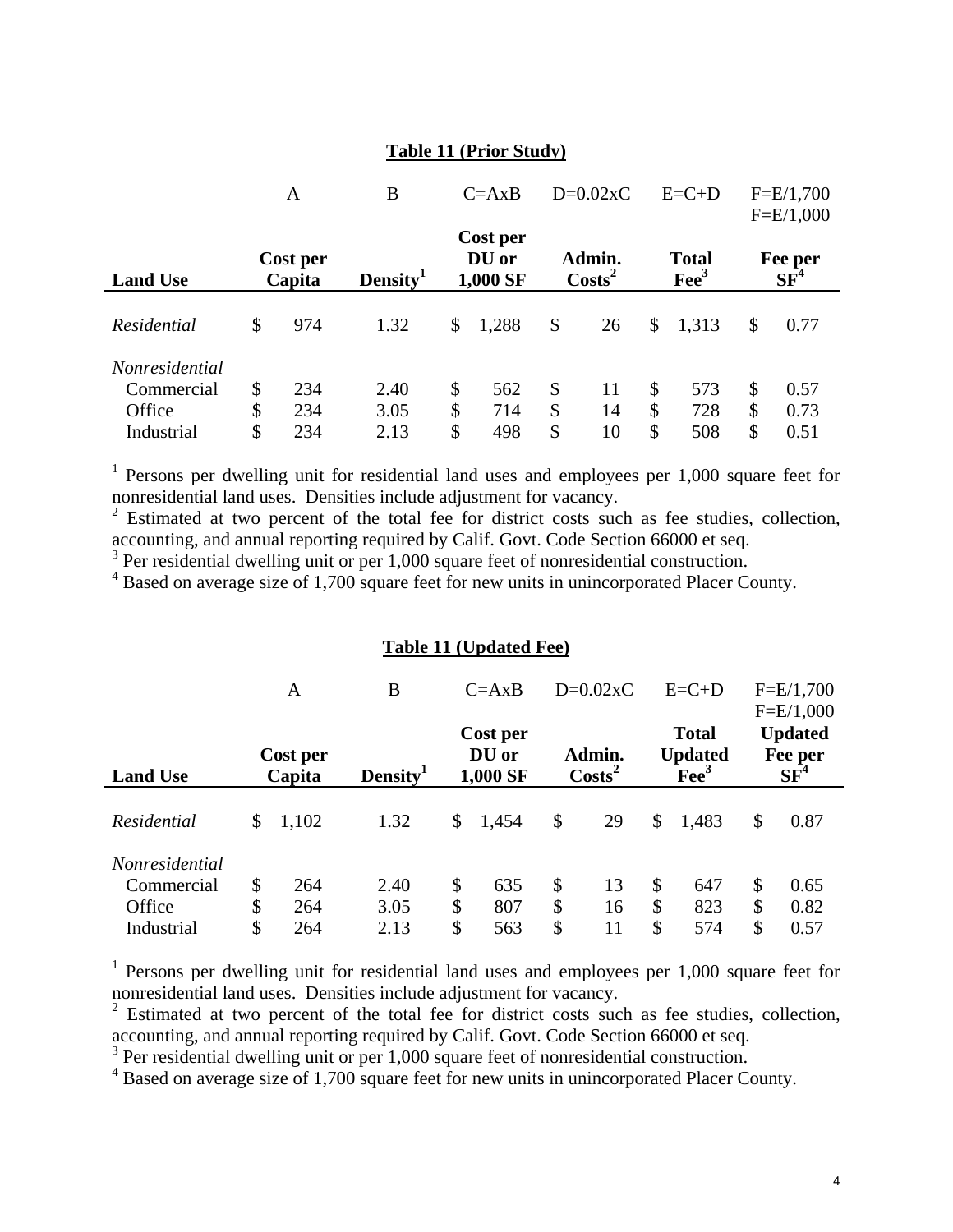# **CONCLUSION**

Employing the approach outlined in the prior study, the Updated Fee compares to the existing Fee as follows:

|             | <b>Updated Fee</b> | <b>Existing Fee</b> | <b>Change</b> |
|-------------|--------------------|---------------------|---------------|
| Residential | $$0.87$ per SF     | $$0.83$ per SF      | \$0.04        |
| Commercial  | $$0.65$ per SF     | $$0.61$ per SF      | \$0.04        |
| Office      | $$0.82$ per SF     | $$0.78$ per SF      | \$0.04        |
| Industrial  | $$0.57$ per SF     | $$0.54$ per SF      | \$0.03        |

The Updated Fee improves on the cost estimates relied upon in the prior study by making use of the itemized project budget for the new Tahoe City station as well as the financing agreement now in place. Should the District's Board of Directors adopt the Updated Fee, it will be subject to the same future inflation adjustments and other Program Implementation items contemplated in the prior study.